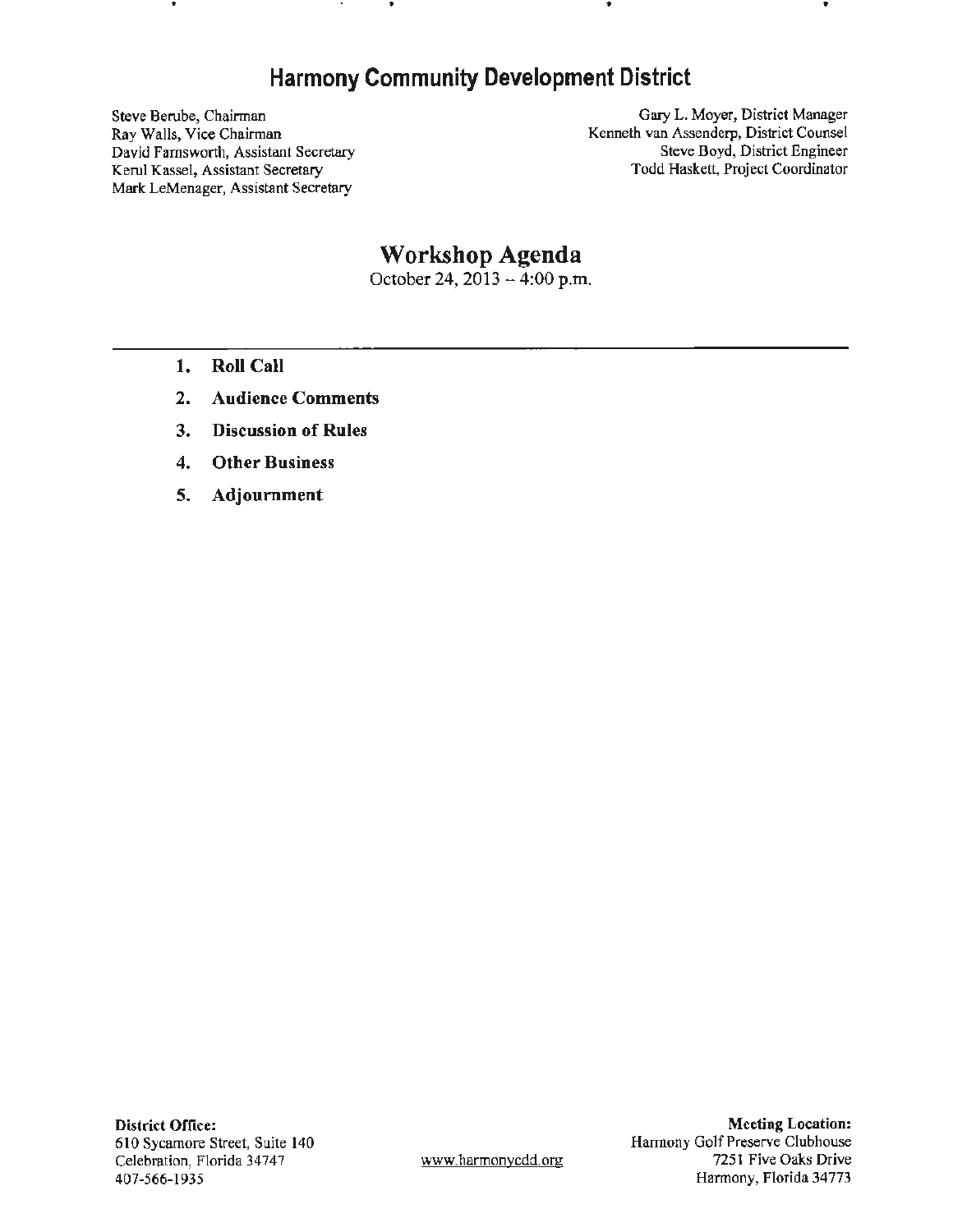# Third Order of Business

.. .. .. .. .. .. .. ...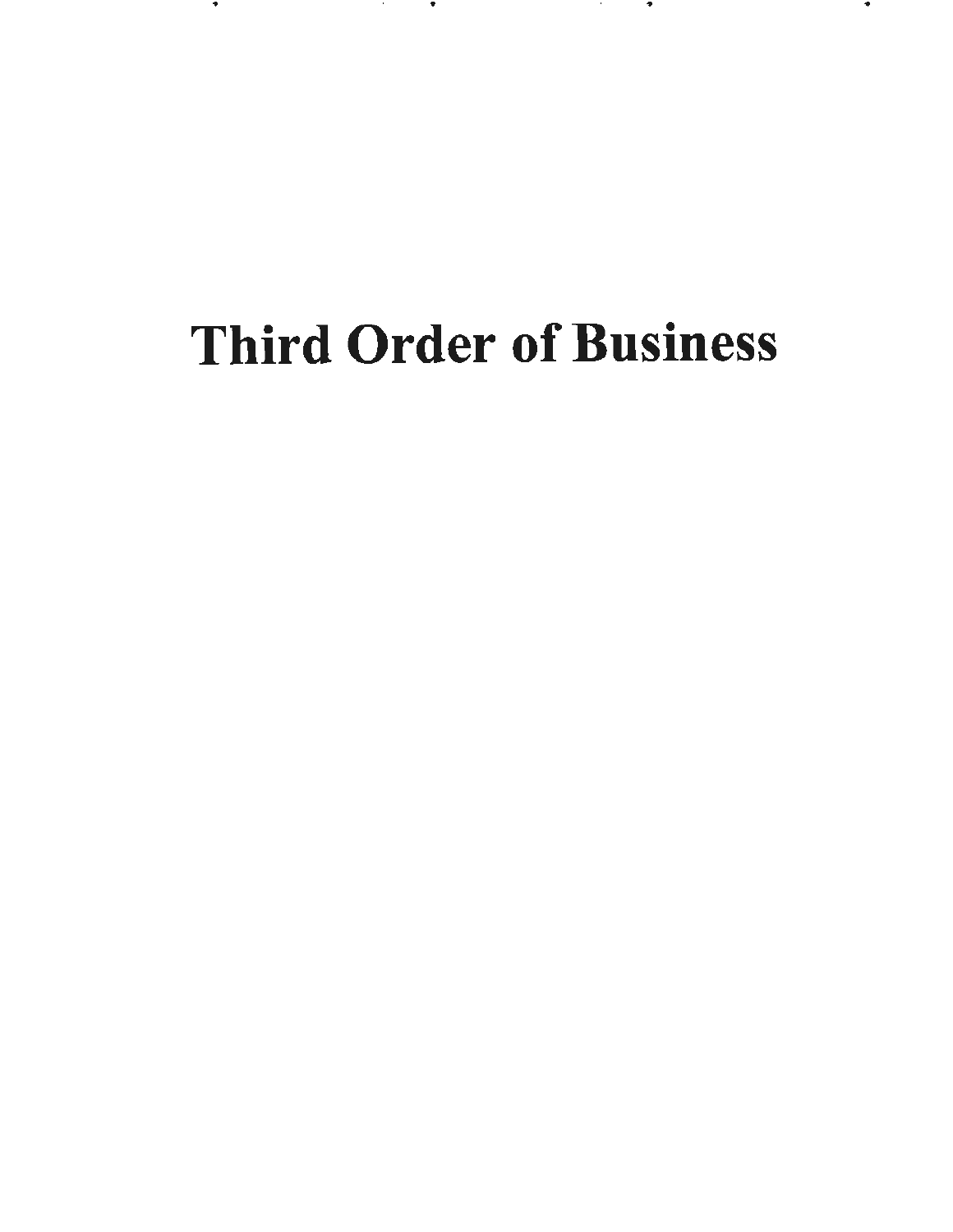## **Harmony Community Development District Parks and Recreation Facilities Rules<sup>1</sup>**

## 1. **Definitions**

## 1.1 **General Use**

Any use of the District owned recreation facilities.

## 1.2 **Special Event**

Any event held on District property, which involves a group of people gathering to participate in an activity involving more than normal, everyday use of the property. Examples of special events can be found in this policy in Rule 7.2.

## 1.3 **Organizer**

The individual, entity, organization or company in charge of the event.

## 1.4 **Dock Master**

Individual(s) responsible to the District for maintenance of District boating facilities.

1.5 **District:** The Harmony Community Development District.

## 1.6 **District Office**

The office of the District Manager located at 610 Sycamore Street, Suite 130, Celebration, FL 34747. Phone number: 407-566-1935.

## 1. 7 **District Manager**

The person or entity employed by the District and who has charge and supervision of the works of the District and shall be responsible for preserving and maintaining any service, system, improvement or facility constructed or erected pursuant to the provisions of this act, for maintaining and operating the equipment owned by the District and for performing such other duties as may be prescribed by the board.

## 1.8 **District Pool Facilities**

The two District owned pool areas shown on the attached map.

<sup>&</sup>lt;sup>1</sup> The following rules were adopted on April 28, 2011, pursuant to the lawful procedure set forth in Section 190.011(5), Florida Statutes and pursuant to Chapter 1, Rule 1.4 and 1.5 of the Rules of Procedure of the Harmony Community Development District.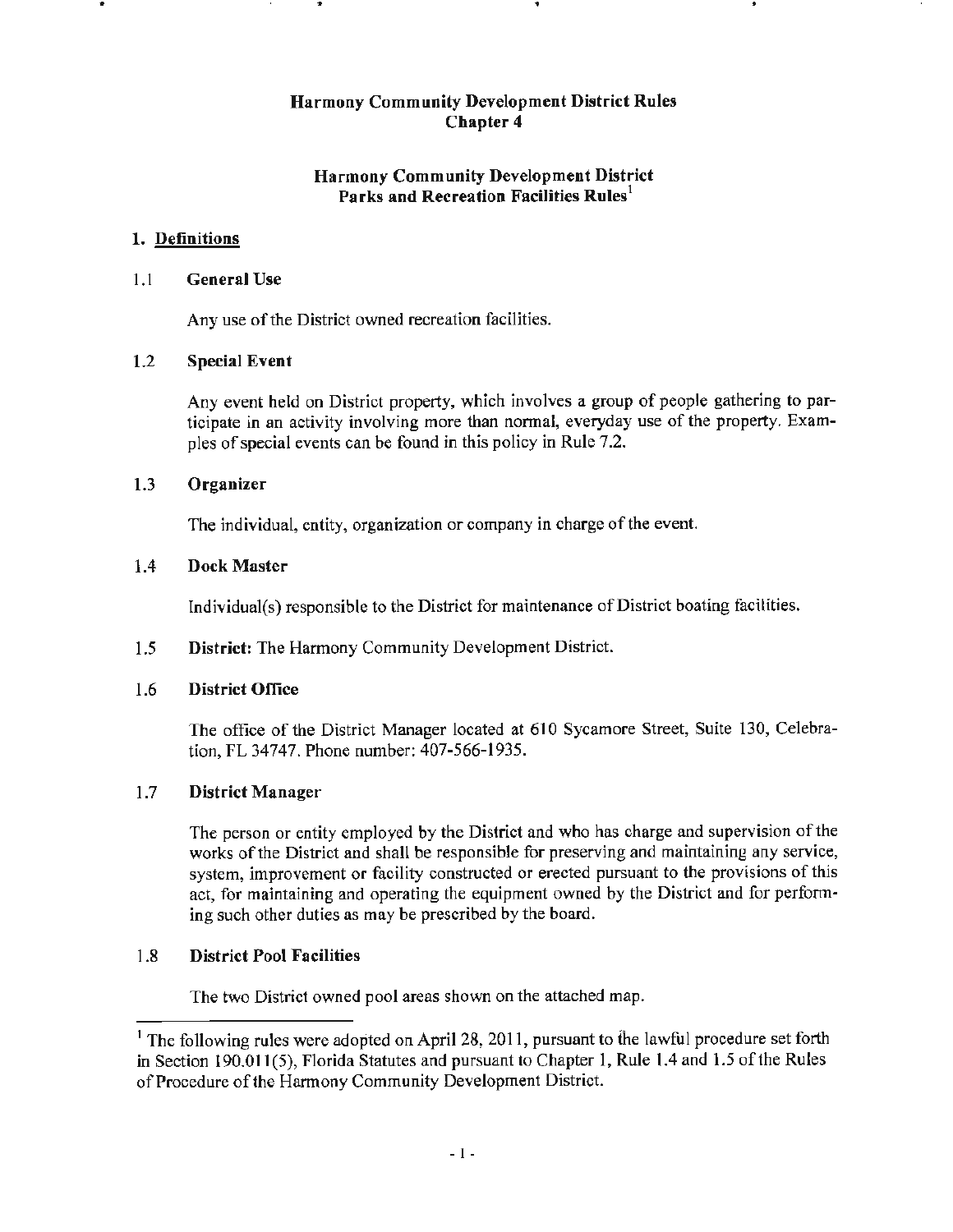## 1.9 **District Buck Lake Dock and Boat Facilities:**

The dock and boat recreational facilities owned by the District and set forth in the attached map.

## 1 .1 0 **District Recreation Facilities**

The park and recreational facilities owned by the District

## 1.11 **A District Resident includes:**

1.11. **1** A property owner that currently resides in his or her home within the boundary of the District;

1.11.2 A property owner that has elected to declare residency outside of boundaries of the District, but who also owns a home within the boundaries of the District;

1.11.3 A property owner that has elected not to occupy his or her home within the boundaries of the District, but who rents his or her home out;

1.11.4 A renter renting inside the boundaries of the District.

1.11.5 Children of District Residents.

## **2. Unauthorized Use of District Facilities**

- **2.1** Unauthorized use of District facilities will result in a charge of trespass pursuant to Chapter 810, Florida Statutes. Violators will be reported to the Sheriff of Osceola County and prosecuted to the full extent of the law.
- **2.2 Enforcement and Penalties:** Pursuant to Chapter 190.041, Florida Statues, the board or any aggrieved person may have recourse to such remedies in law and at equity as may be necessary to ensure compliance with the provisions of these rules, including injunctive relief to enjoin or restrain any persons violating the provisions of these rules.

## **2.3 Fishing is prohibited in District-owned ponds.**

## **3. Access ID Cards**

3 .1 In order to use the District Buck Facilities and the District swimming-pool facilities, each user shall first obtain a picture ID access card and must also follow the provisions of Rules 4 and 5 below.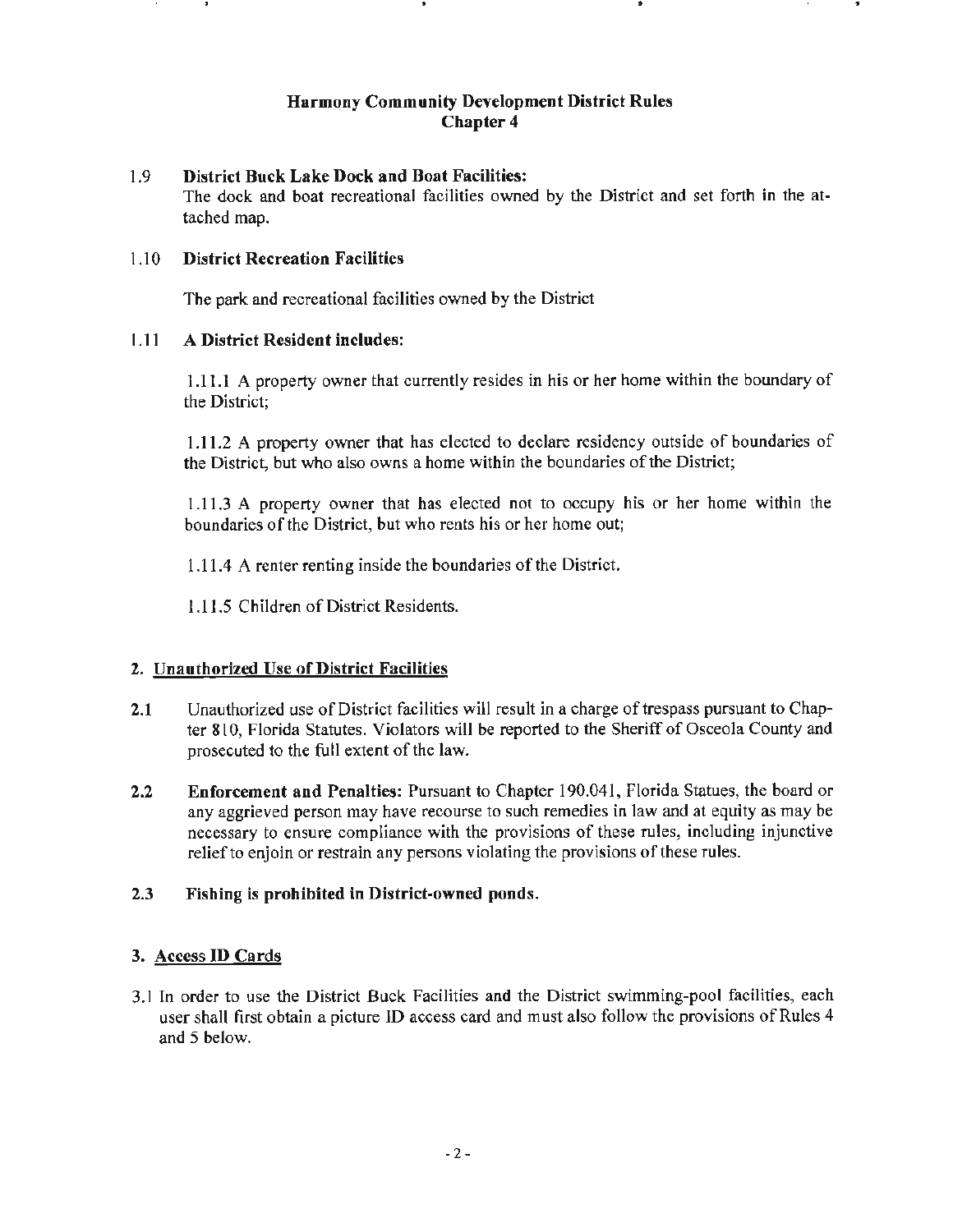- 3.1.1 Each resident in Harmony shall be entitled to one picture ID access card per resident at no charge so long as resident is authorized pursuant to these rules to utilize the facilities.
- 3.1.2 Replacement picture ID access cards shall cost \$10.00 each.
- 3.1.3 Proof of home-ownership or renter-status in Harmony must be provided in order to receive an ID access card. Acceptable proof of ownership includes, but is not limited to, the following:

3.1.3.1 Driver License or Florida Identification card with proof of address within the boundaries of the District and one or more of the documents below:

- 3.1.3.1.1 3.1.3.1.2 Recent closing statement showing name of homeowner and address within the boundaries of the District; or Tax Notice with name of homeowner and proof of address
- 3.1.3.1.3 within the boundaries of the District; or Other suitable proof of ownership.
- 3.1.4 Acceptable proof of renter status includes a copy of the renter's lease agreement showing the name of the renter and proof of address within the boundaries of the District and:
	- 3.1.4.1 Driver License with name of renter and proof of address within the boundaries of the District; and
	- 3.1.4.2 Current utility bill with name of renter and proof of address within the boundaries of the District; or
	- 3.1.4.3 Current phone bill with name of renter and proof of address within the boundaries of the District; or
	- 3.1.4.4 Other suitable proof of renter status.
- 3.2 The District Manager shall have the discretion to determine whether proof of ownership or renter-status has been met.
- 3.3. Non-Residents may obtain an access card for non-resident recreational use of the recreational facilities, including the Buck Lake and Swim facilities, upon payment of \$1,000 for a family of four and \$250.00 for each additional person pursuant to Rule l.03 of the Rule of the Harmony Community Development District Relative to its Membership Rates, Fees and Charges for Recreational Facilities.
- 3.4 Contracts for Execution Prior to Use of District Owned Facilities

All persons, prior to boat and/or pool use, must acknowledge and sign the "Harmony Community Development District Pool Use Agreement" which is hereby incorporated by reference and/or the "Harmony Community Development District Boat Use Agreement" which is hereby incorporated by reference. All provisions of the Agreements are incorpo-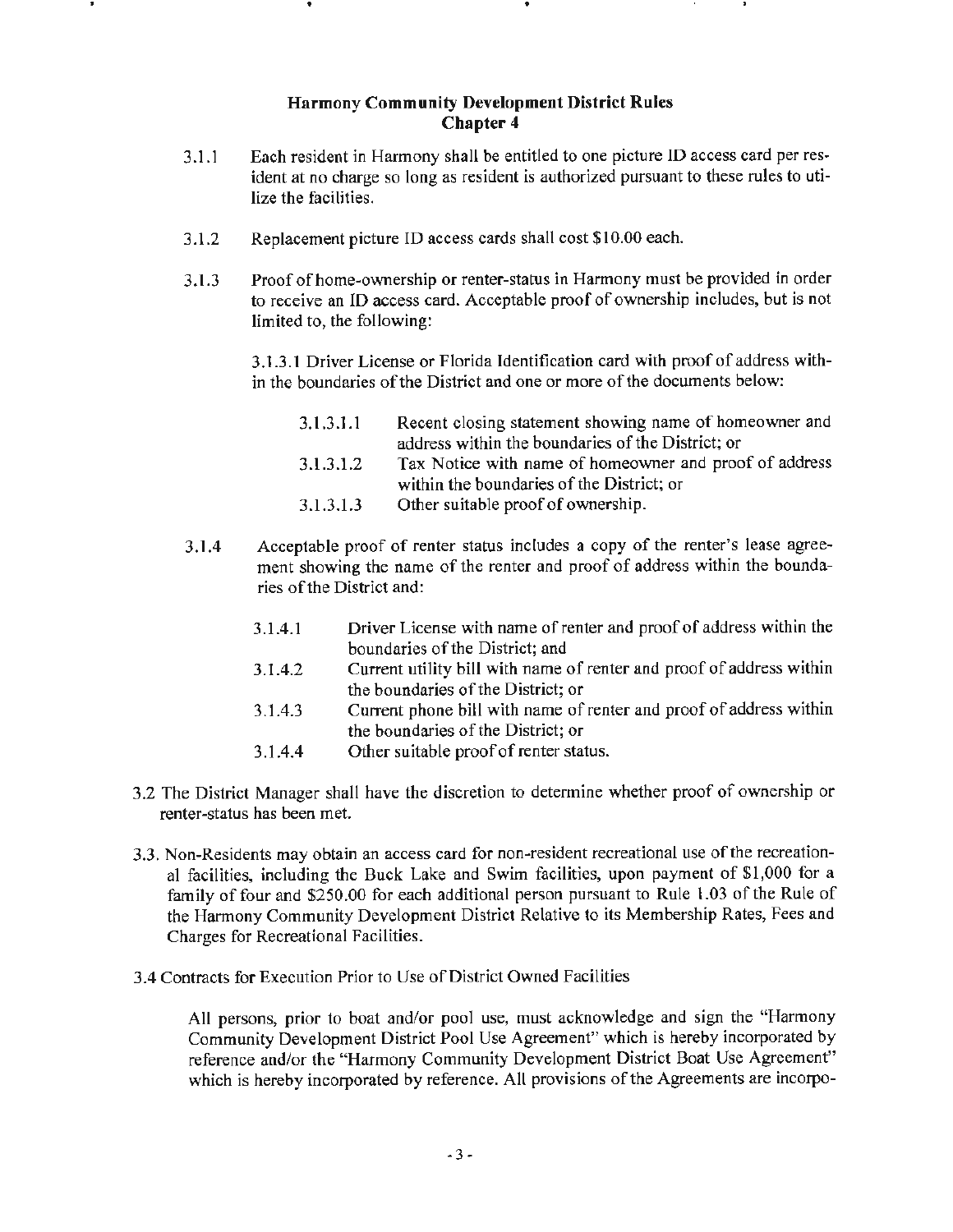rated herein and each person using the District Pool Facilities and/or the Buck Lake Dock and Boat Facilities is subject to such provisions and the District rules.

## 4. **Swimming Facilities**

 $\mathbf{r}$ 

- 4.1 The pool and pool facilities must be maintained in a neat, clean and sanitary condition at all times pursuant to Florida law. The pool user must use his or her best efforts to deter vandalism and protect the premises, equipment and improvements owned by the District. The pool user agrees to report any unusual incidents or hazardous conditions to the District as soon as possible and, if pool user is aware of such unusual incident or hazardous condition, pool user agrees to refrain from use of the facility. The pool user agrees to report any emergencies to the appropriate emergency personnel by calling **9-1-1.**
- 4.2 Swimming is permitted only during pool hours of operation.
- 4.3 The Swim Facilities are open to Harmony Residents who have registered with the District by signing the contract referenced in Rule 3.4 above and their accompanying guests.
- 4.4 Children 15 and under must be under adult supervision to use the swimming pool.
- 4.5 Residents may only bring a maximum of 8 guests per family to the pool.
- 4.6 Access privileges may be suspended and all household ID Access Cards deactivated for not following the rules and/or other reasons (vandalism, willful and malicious disregard for the rules, etc.).
- 4.7 Any person swimming when the facility is closed is subject to the deactivation of his or her ID access card and/or a charge of trespass.
- 4.8 No alcoholic beverages are permitted in or around the pool areas.
- 4.9 Smoking is not pennitted at any time.
- 4.10 No glass bottles are permitted within the pool areas.
- 4.11 No animals are allowed in the pool or pool deck area unless service animals as permitted by law.

## **5. Buck Lake Dock and Boat Facility Use**

5.1 The Buck Lake Dock and Boat Facilitates are open to children age 12 and older with a valid ID access card. Children age 11 and under must be supervised by an adult.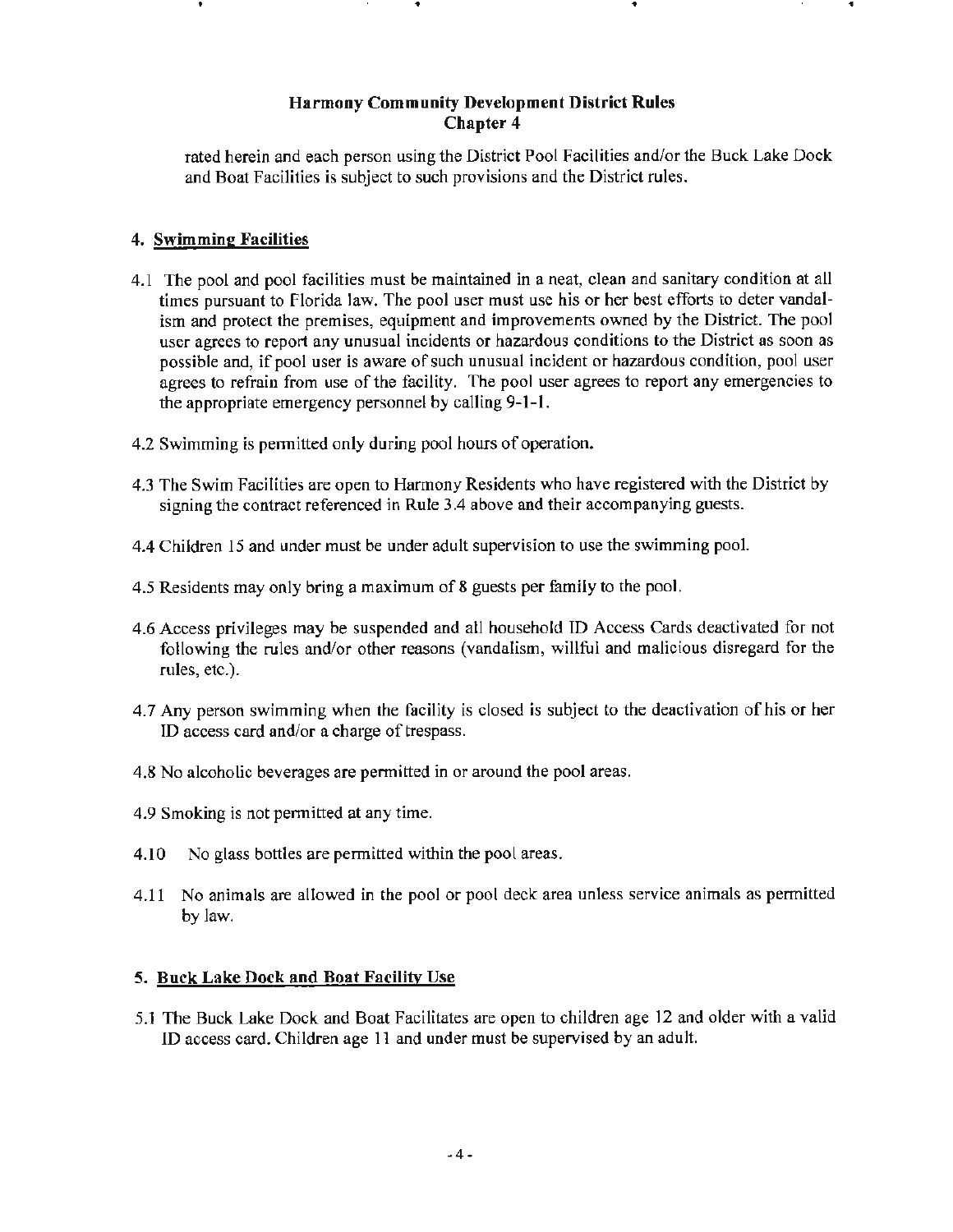- 5.2 All boating equipment must be maintained in a neat, clean and sanitary condition at all times and the boat user must use his or her best efforts to deter vandalism and protect the premises, equipment and improvements owned by the District.
- 5 .3 The boat user agrees to report any unusual incidents or hazardous conditions to the District as soon as possible and to refrain from use until further notification by the District. The boat user agrees further to report any emergencies to the appropriate emergency personnel by calling 911.
- 5.4 The Dock Master is the final authority on daily boat operations. Users must adhere to his or her judgment regarding lake access or whether the boat is adequately prepared for use.
- 5.5 In the event the Dock Master has doubts as to a potential user's capacity to operate the boat, the Dock Master must deny the potential user access to the boat in order to protect the health, safety and welfare of the potential boat user.

## **5.6 Security Deposit or Provision of Credit Card Information**

- 5.6.1 All parties, prior to boat use, must pay a security/damage deposit of \$250.00 to the District or must provide the District Office with a copy of the party's picture I.D. and a valid credit card in the user's name as set forth in Rule 5.6.5 below.
- 5.6.2 All parties who do not provide credit card information as set forth in Rule 5.6.5 below, must pay a security/damage deposit of \$250.00 to be held by the District prior to boat use. The District shall collect from the potential boat user a damage deposit of \$250 at least 5 days prior to the boat being utilized.
- 5.6.3 At the conclusion of the boat use and upon inspection, the District shall either 1) return the Damage Deposit to the boat user if there is no damage to District property or 2) charge the boat user for any damage to the District property and apply the Damage Deposit to the charge.
- 5.6.4 If the damage to the District property is less than the Damage Deposit, the excess amount from the deposit shall be returned to the boat user. If the damage to the District property exceeds the Damage Deposit, the boat user shall be charged for the property damages. All damage charges must be paid to the District no later than 15 days after invoice date.
- 5.6.5 Prior to boat use, all parties who do not provide a security/damage deposit as set forth in Rule *5* .6.1, must provide the District Office with a copy of a picture l.D. and a valid credit card in the user's name with available credit in lieu of a security/damage deposit to secure payment in the event of default, loss, damage, or other occurrence. In the event that the boat is damaged by the party using the boat, then the District reserves the right to utilize the credit card in order to cover the amount of the damage incurred.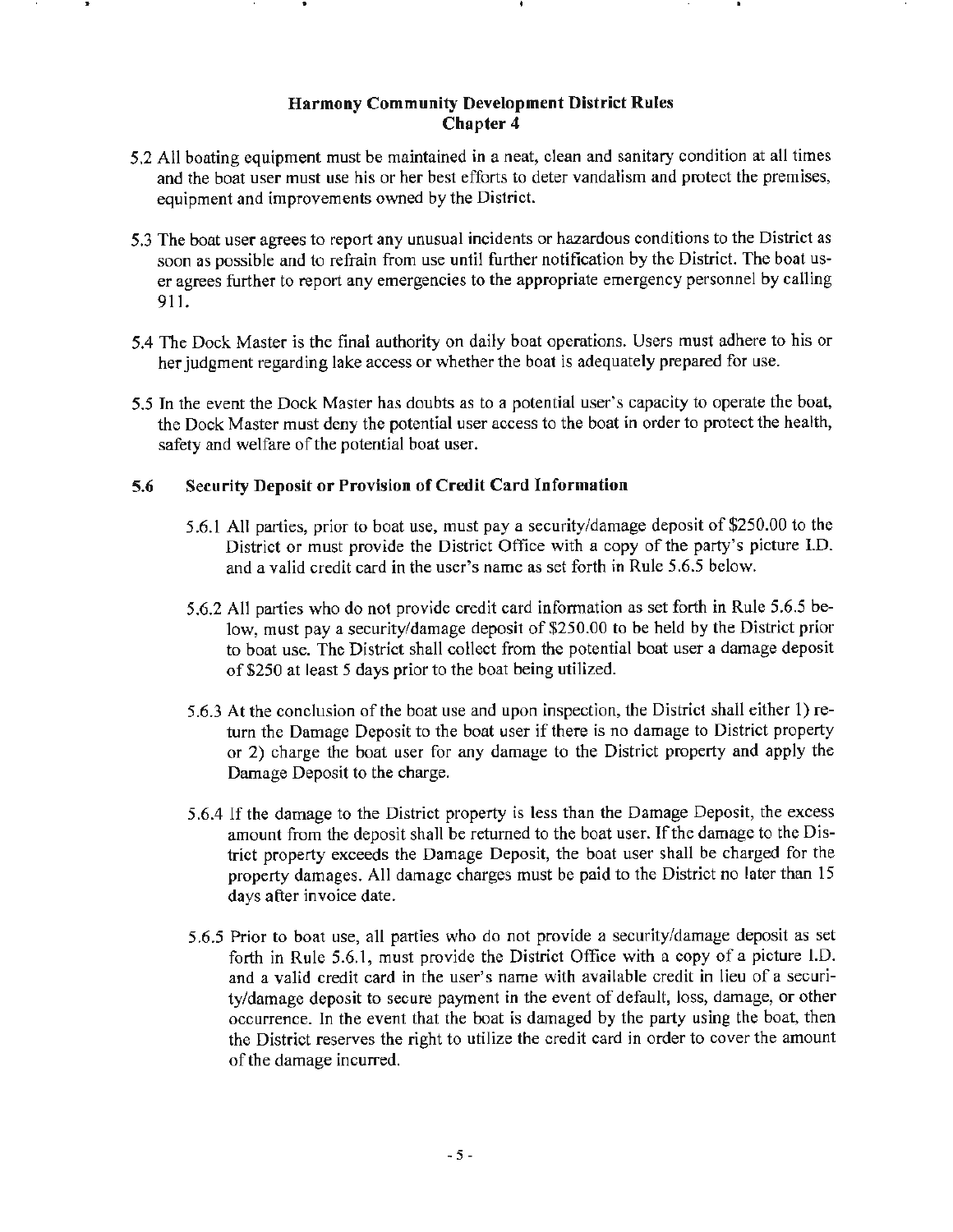## **5.7 Orientation**

All persons, prior to boat use, must undergo an orientation session with the Dock Master concerning the operation and use of all equipment.

## **5.8 Inspection Prior to Boat Use**

• . ..

5.8.1 The Dock Master and potential boat users must inspect each boat prior to departure for prior damage and fill out the Boat lnspection Sheet, which must be signed and dated. The inspection sheet will be logged, and becomes part of the boat•use agreement.

5.8.3 Upon inspection, if the user finds evidence of damage to any of the District boats they must report the damage to the Dock Master who must report the information to the District Board.

5.8.4 If the user discovers damage to the boats, the user must refrain from using the boat until further notification from the District.

## **5.9 Inspection upon Return of Boat**

The Dock Master will complete an inspection of the boat immediately following, or as close to the end of the boat use as is reasonable. Upon inspection, the Dock Master will assess the damage, if any, to the boat and will invoice the boat user for the cost of the damage and will report his or her findings to the Board.

#### **5.10 State and Federal Laws**

All persons using boats must obey all federal, state and local boating laws while using the boat.

## **5.11 Dogs and Other Pets Prohibited Around District Watenvays**

Due to safety considerations, dogs and other companion animals are not allowed at Buck Lake Park or on any watercraft. Disabled individuals may bring one service dog to the Park for assistance if the dog is wearing a vest or has other proper marking that clearly identifies dog as a service dog, if dog is kept under control on a leash at ALL times and if dog is kept out of the water and away from the canoe launching beach and other immediate shoreline areas.

#### **6. Use of Soccer, Volleyball and Basketball Facilities**

#### **6.1 Use of Facility** - **General**

**6.1.1** The soccer, basketball and volleyball facilities ("facilities") are generally available for open recreation during daylight hours, weather pennitting. Space may be lim·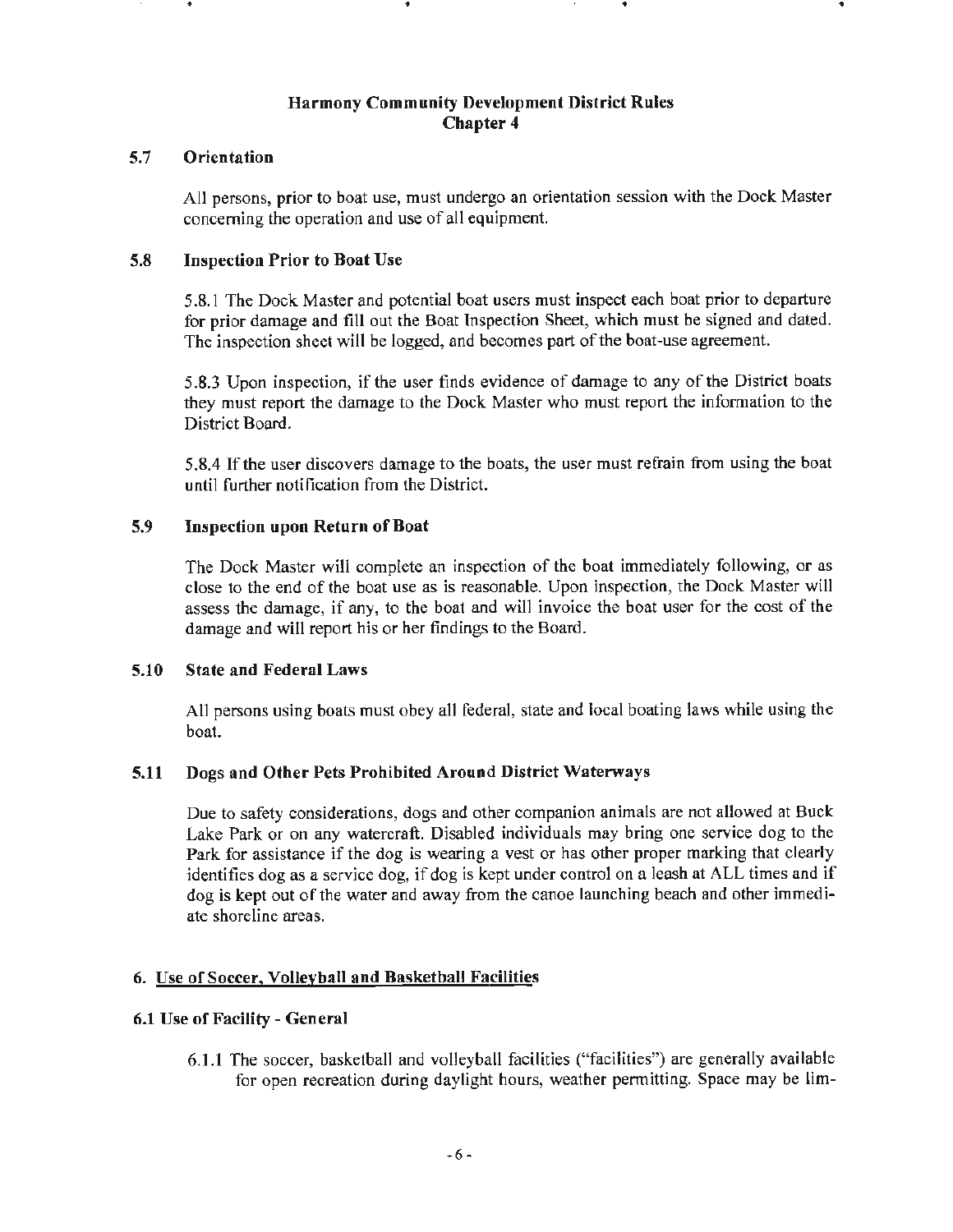ited due to event reservations or other District activities (see Rule 7 for event scheduling policies). Use of the District soccer and volleyball facilities is subject to special event fees and charges as set forth in Rules 8.6 and 8.7 below.

- 6.1.2 Use of facilities is only permitted during hours of operation.
- 6.1.3 Any person using these facilities outside hours of operation may be suspended indefinitely from using the facility.
- 6.1.4 All participants shall adhere to published District policies, regulations, guidelines, and local, state and federal laws. Access privileges may be suspended for not following the rules and/or other reasons (vandalism, willful and malicious disregard for the rules, etc.).
- 6.1.5 No alcohol, tobacco, or glass containers are permitted on the premises of the park facilities.
- 6.1.6 Golf or other activities that may cause damage to the facilities are prohibited·;
- 6.1.7 All users must follow the instructions given by the District staff members. Violators are subject to ejection and suspension from the facilities.
- 6.1.8 Users must follow the procedure set forth in Rule 7.1 below to reserve the facility for an event as that term is defined therein. Users wishing to reserve the facilities for an event must pay the security deposit as set forth in Rule 8.7 below.
- 6.1.9 Scaling, jumping or climbing upon any facility equipment or structures is not permitted.
- 6.1.10 Use of the facilities is for District Residents only unless such use by the general public qualifies as an event and the applicable event fees and charges are paid as set forth in rules 8.6 and 8.7 below.

#### **6.2 Use of Facilities by Children.**

. .

Children must be under adult supervision to use the facilities.

#### **6.3 Waiver of Liability, Indemnification**

Users of the facilities expressly undertake to indemnify and save harmless the District from all liability and/or injury, loss, or damages arising out of use of the facilities, whether it be caused by the negligence of the District, the District's agents or employees, or otherwise.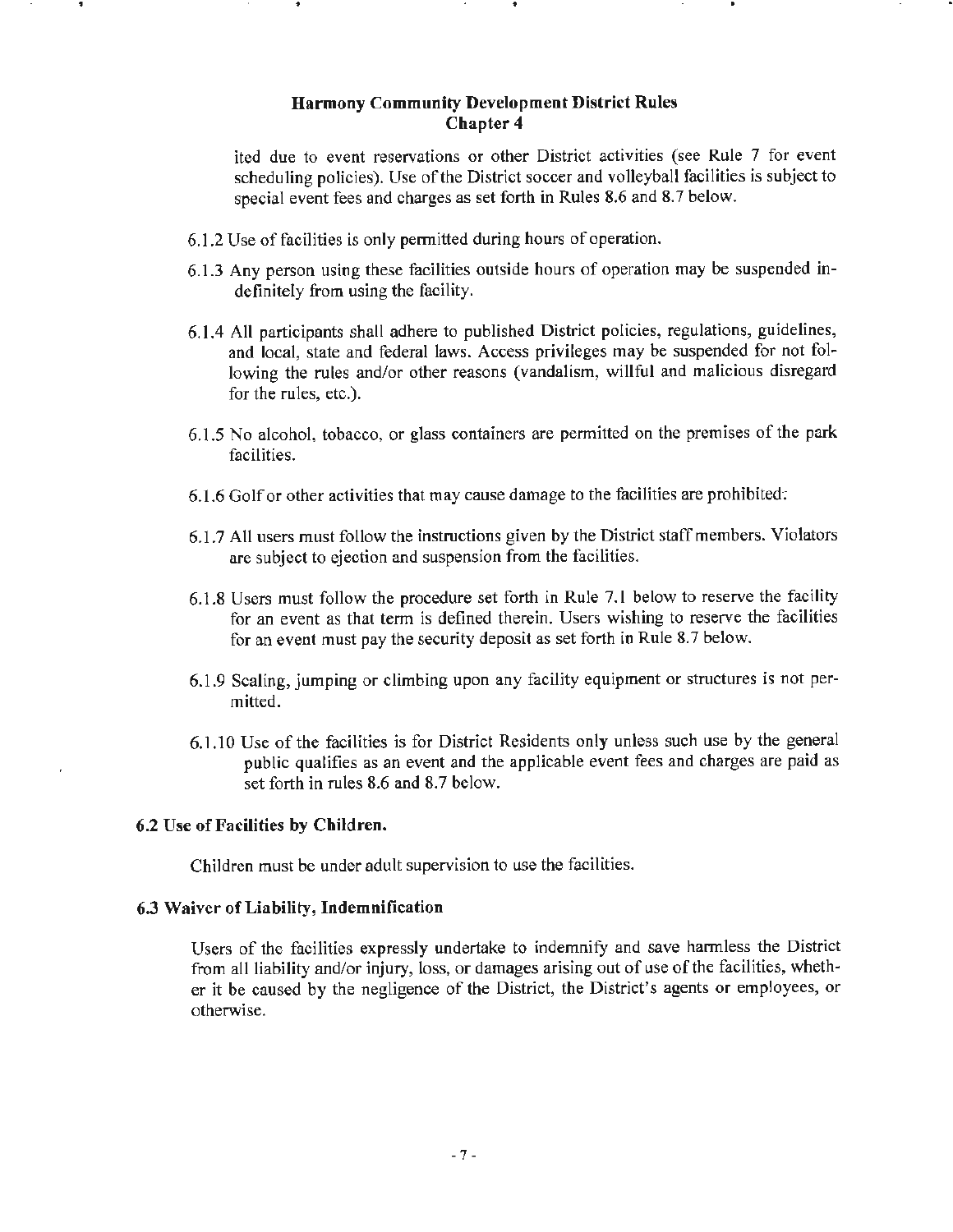#### **6.4 Damages, Repairs, and Inspection**

Users of the facilities agree to be responsible for all damages to buildings, grounds, fields and equipment incident to their use of the facilities. Users shall make no temporary or permanent modifications to the facilities without the prior written consent of the District.

The District or its designee may inspect the subject premises as set forth in Rule 8.2 below.

#### **6.5 Participants and Attendees**

A user organizing activities on the facilities among other users is responsible for ensuring that all participants and attendees at user's activity are aware of the rules established by the District for use of District facilities. The organizing user is responsible for any and all damages to buildings, grounds, fields and equipment caused by participants and attendees. If the organizing user's activity on the facilities is open to any non-residents of the District, then no person shall be denied the equal privileges and enjoyment of having free and open access to the user's event on the basis of race, color, creed, religion, national origin or sexual orientation. Access may not be limited on the basis of age or sex except insofar as the goals or purposes of the activity require such limitation and are lawful.

### **6.6 Abandoned Property**

Any property left on the facilities shall, after a period of ten days from the last day of the scheduled use, be deemed abandoned and shall become property of the District to be disposed of or utilized at the District's sole discretion.

## 7. **Special Event Application Process**

#### 7 **.1 Facility Reservations**

Use of District facilities is scheduled on a **"first come, first serve basis."** The event organizer must submit an application (Attachments A and B) to the District, no later than **15 calendar days** prior to the event. If there is a conflict of dates, the organizer will be notified by the District after receiving and reviewing the application.

#### 7.2 **Event Approval or Denial**

After review of the application, the District or its District Manager may approve or deny the application. The District will inform the event organizer within **5 calendar days** after receipt of the application as to the approval or denial of the event.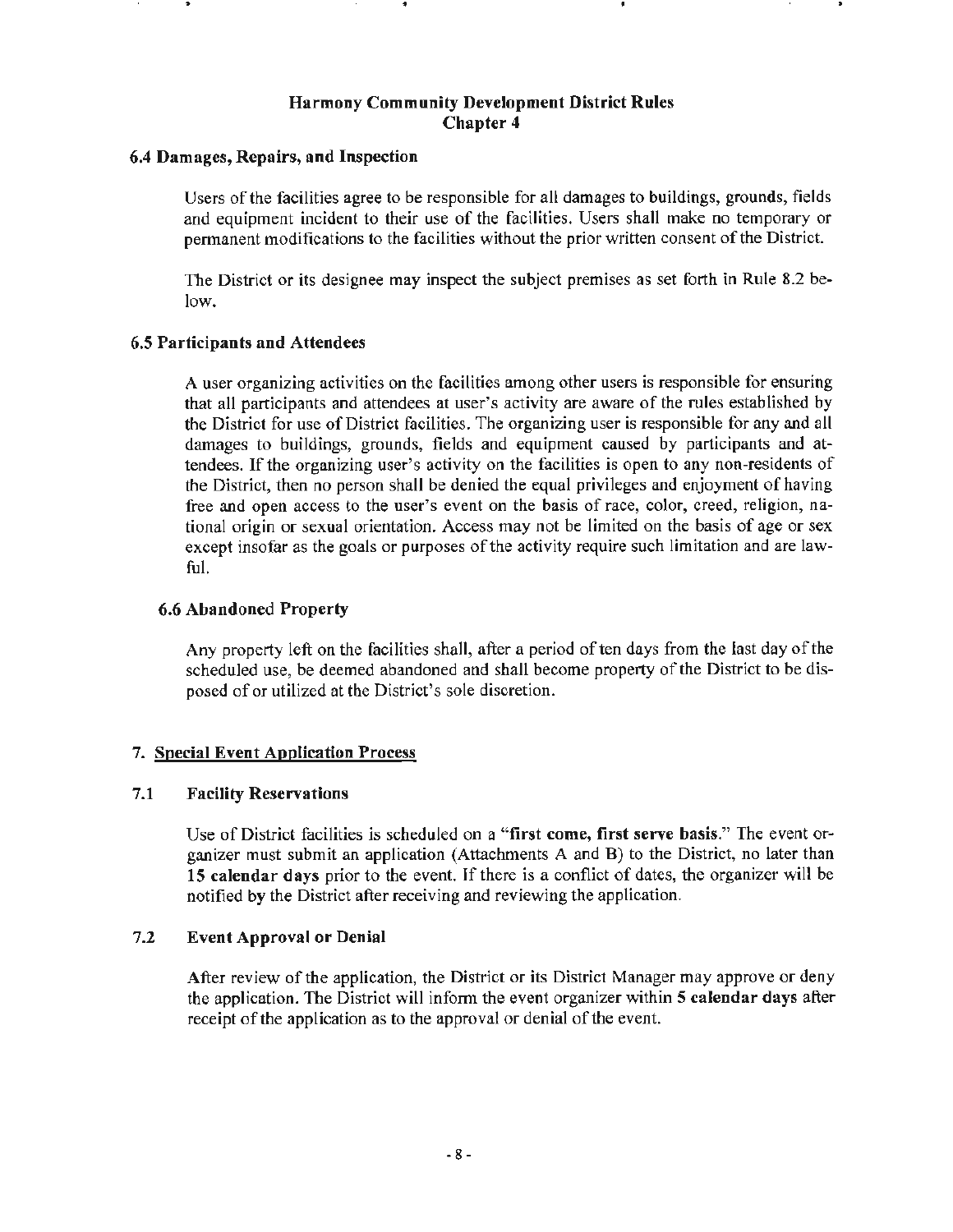. .. .. . .. . ..

The following list of events does not identify every possible event, but should provide a guideline as to the types of events that can be held on District property. Questions should be directed to the District Manager.

Events:

- **Birthday Parties**
- Anniversary Parties
- Wedding, Graduation, and other receptions
- Club Activities
- Instructional Classes
- **•** Registrations
- Plays/ Musicals
- Walk-a-thens
- Dog Shows or other pet shows
- Garage Sales
- Beauty Pageants
- Magic Shows
- Concerts
- Dances
- **•** Auctions
- Athletic Events
- Political Events
- Religious Events

## 7 .3 **Review** of **Application**

In addition to the event logistics, the District's review of the application will take into consideration and assess in the best interests of the District:

- a) Time of the performance or function and the duration of the event.
- b) Any disruption of the normal use of parks or recreation facilities.
- c) Whether the event is consistent with the family atmosphere desired to be maintained **in** the Harmony Community.
- d) Whether the event is consistent with Harmony's Restrictions, Guidelines and Goals Concerning Companion Animals, Habitat and Wildlife.

#### **7.4 Event Logistics**

The event organizer must provide the District with detailed event information and copies of required documents at the time the event organizer schedules the event with the District Manager. The information and documents may include but are not limited to the following:

*a) Payment of Fees* 

Event organizer must pay all fees to the District at the time the event is scheduled with the District Manager. **Individuals, organizations or companies assessed fees during or after the event will be invoiced by the**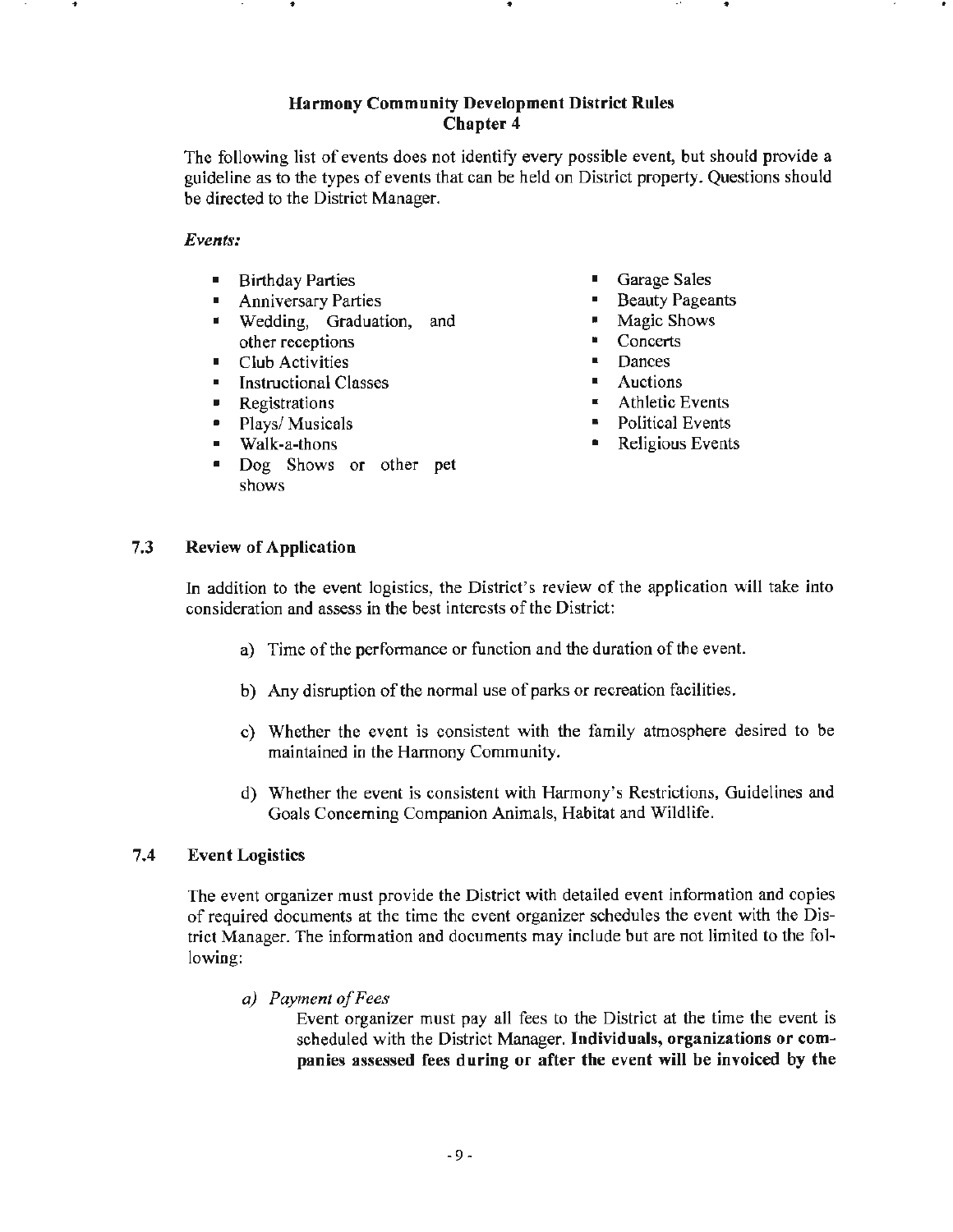## **District. All fees must be paid to the District no later than thirty (30) calendar days after invoice date.**

*b) Event Map/ Layout* 

Layout of event site, including parking and traffic flow. Location of any tents must be included. This District requires any tents to meet County code and the organizer must present evidence of a County permit.

*c) Event Agenda* 

Show times, other function times, etc.

*d) Vendor/ Supplier List* 

Names, addresses, phone #'s of all food and merchandise vendors, rental companies, subcontractors and any other groups operating at the event.

- *e) Logistical Schedule of Event*  Deliveries, set-up, clean-up.
- *f) Tent Permits/ Fire Retardant Certificates*

A tent permit can be obtained through the County Zoning and Code Enforcement Department. All tents larger than  $10'$  x  $10'$  must have a permit. To receive a pennit, a map approved by District must be submitted showing the location of all tents. Proof of a fire retardant certificate for each tent is required. **Contact information:** Contact the County Zoning and Code Enforcement Office at the address provided on current application form.

g) *County* Alcohol *Permit* 

Approved County Alcohol Pennit Application - **Contact information:**  Contact the County Parks and Recreation Department at the address provided on the current application form.

*h) Other Approvals* 

Street closure approval and any other applicable government issued permits and approvals are the responsibility of the event organizer.

#### **8. Use of Facilities for Special Events**

The organizer shall not commit, nor cause to be committed, any waste on the District property. The premises must be maintained in a neat, clean and sanitary condition at all times and the organizer must use his or her best efforts to deter vandalism and protect the premises, equipment and improvements owned by the District. The organizer agrees to report any emergency, unusual incidents or hazardous conditions to the District as soon as possible.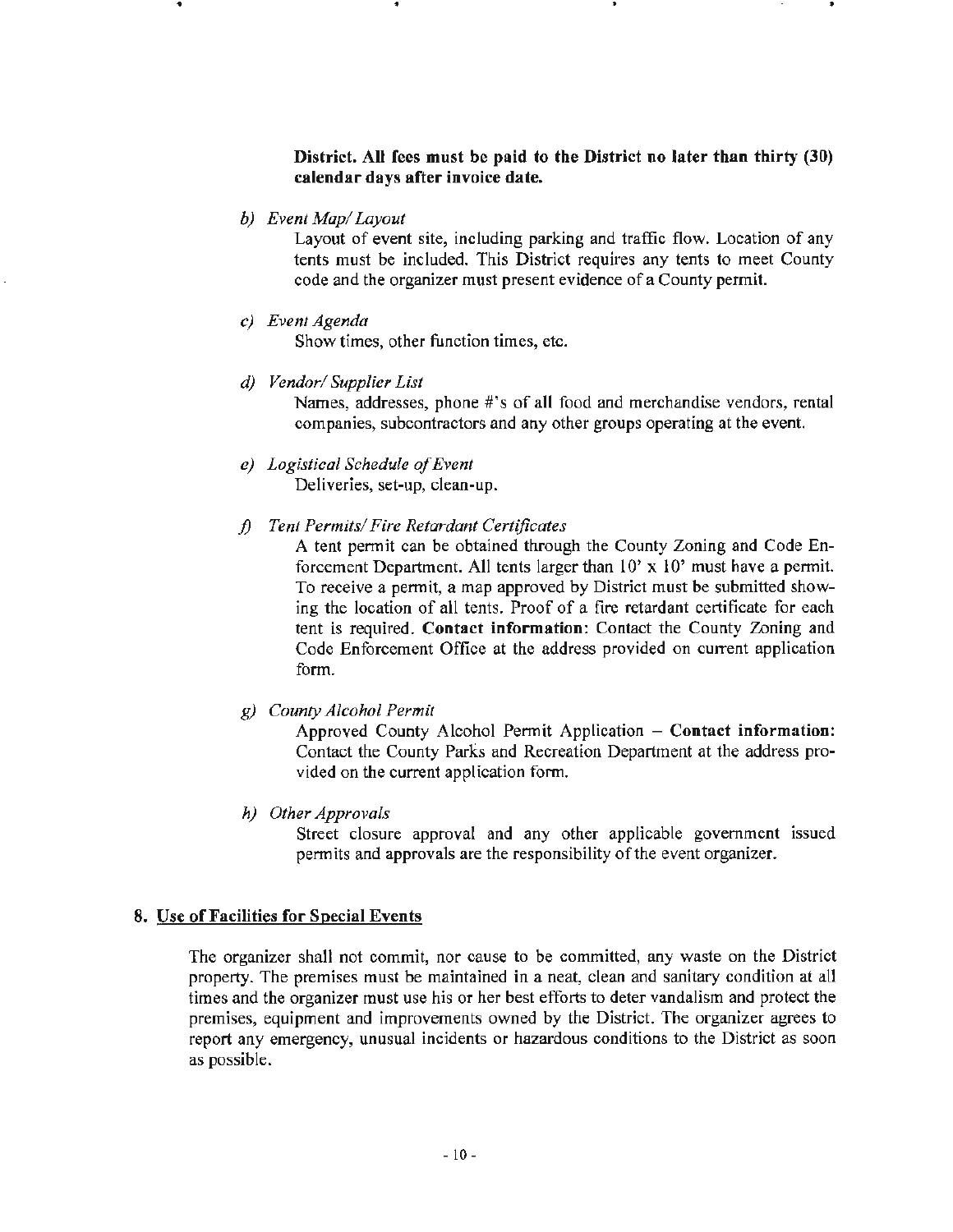#### **8.1 Maintenance**

The District will perform ordinary maintenance for the subject premises; however, the organizer will be responsible for preparing the premises for each event and returning the premises to the condition found prior to the event.

•

#### **8.2 Inspection of Subject Premises following event**

.. . .

The District or its designee will complete an inspection of the subject premises immediately following, or as close to the end of a function as is reasonable given the timing and duration of the event. Upon inspection, the District or its designee will assess any damage to the subject premises and will invoice the organizer for the cost of the damage.

#### **8.3 Signs**

The organizer is permitted to place signs and/or banners at the Facility no more than **2 calendar days** prior to the event. All such signs must be erected and dismantled at the organizer's expense. This Rule does not automatically authorize the specific placement of any such signs and/or banners and their placement shall be subject to any existing District resolution or rule or County Ordinance which regulates the placement of signs.

Upon completion of an event, all signs and/or banners must be removed by 5:00 p.m. the following calendar day.

#### **8.4 Event times**

All events are to occur during normal operating hours of the facility in which the event is being held, unless District Manager authorizes an event outside of the normal operating times.

#### **8.5 Assumption of Risk**

The event organizer assumes the sole and exclusive risk of weather conditions prohibiting performance of all or any part of the special events. The District makes no representations that the premises will be available on any dates, which the organizer may wish to re-schedule an event, other than the dates previously reserved.

#### **8.6 Special Event Fees** & **Charges**

#### **8.6.1 Special Event Fees** & **Charges**

Pursuant to the authority in s. 190.011 (10), Florida Statutes, and as provided by **District Resolution,** as amended from time to time, the District may collect special event fees or charges necessary to conduct the District activities and services.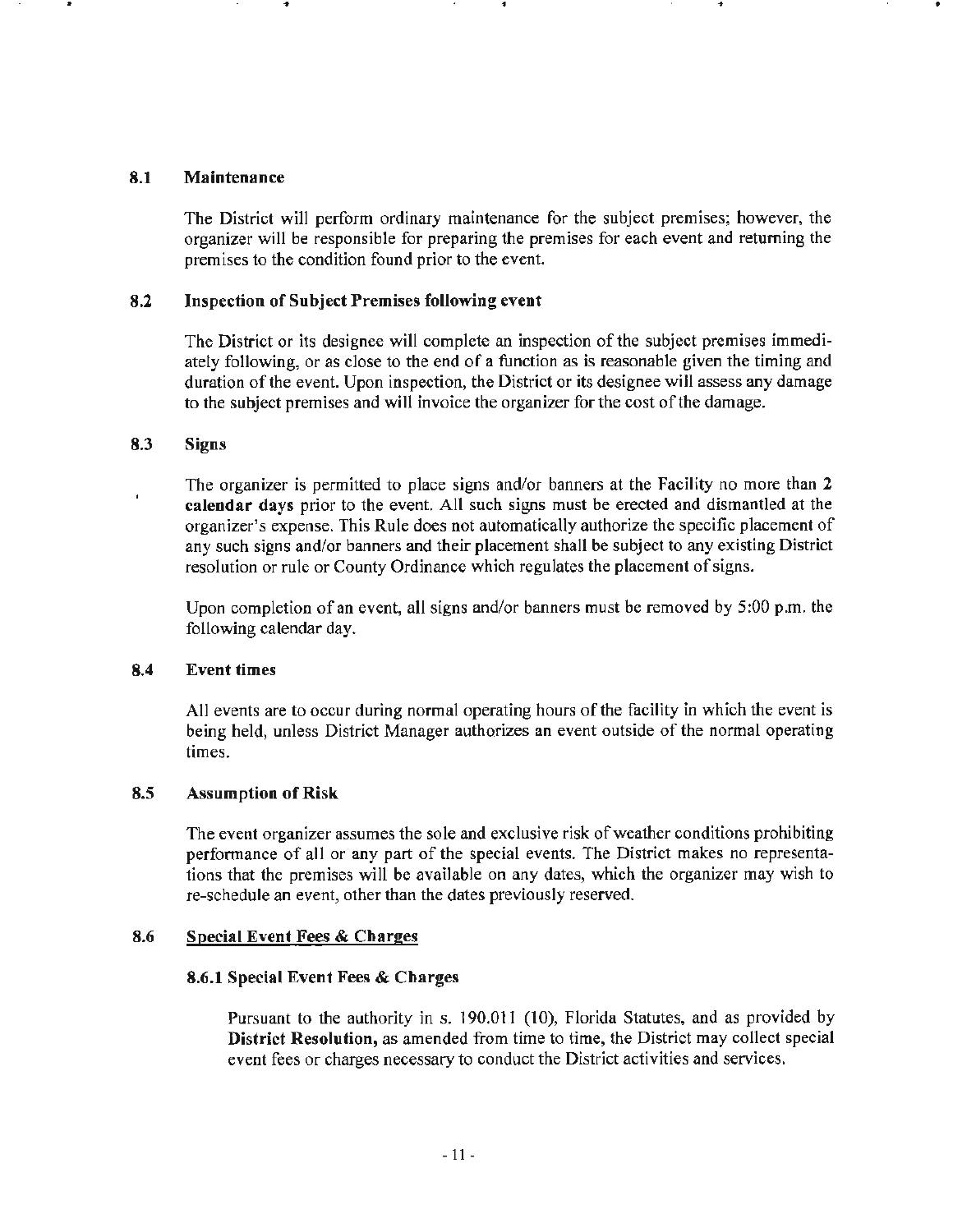## **8.6.2 Damage/ Clean Up Statement**

**(Charged on an individual event basis).** Any organization or individual that holds a special event on District property will be responsible for any area, park or facility that is utilized during the event. The organizer must provide for clean up after each event.

Any individual, organization or company needing dumpster service **in addition** to the usual dumpster service provided by the District must utilize Osceola County's current waste removal contractor. Contact Osceola County's current waste removal contractor as found on the current applications.

## 8.7 **Damage Deposit**

...

For each event with IO or more attendees, the District shall collect from the event organizer a **damage deposit** of \$250 at the time the Event Organizer schedules the event with the District Manager.

At the conclusion of the event and upon inspection, the District shall either **1)** return the Damage Deposit to the event organizer if there is no damage to District property or **2)**  charge the event organizer for any damage to the District property and apply the Damage Deposit to the charge.

If the damage to the District property is less than the Damage Deposit, the excess amount from the deposit shall be returned to the event organizer. If the damage to the District property exceeds the Damage Deposit, the event organizer shall be charged for the property damages. All damage charges must be paid to the District no later than **30 days** after invoice date.

## **8.8. Insurance Requirements for Special Events**

## **8.8.1 INDEMNIFICATION and HOLD HARMLESS**

**The EVENT ORGANIZER shall sign the application and therefore agree for the entity, corporation, organization or individual and all of its agents, officers, directors, employees, consultants or similar persons to be LIABLE FOR ANY AND ALL DAMAGES, LOSSES AND EXPENSES incurred by the District, CAUSED BY the acts and/or omissions of the organizer, or any of its agents, officers, directors, employees** or **the like.** 

The EVENT ORGANIZER AGREES TO INDEMNIFY<sup>2</sup>, DEFEND, AND **HOLD THE DISTRICT HARMLESS<sup>3</sup>for any and all claims, suits, judg-**

<sup>&</sup>lt;sup>2</sup> As used in this policy, the phrase "indemnify" shall mean "to restore the victim of a loss, in whole or in party, by payment, repair, or replacement." Blacks Law Dictionary 769 (6th ed. 1990).

As used in this policy, the phrase "hold harmless" shall mean that the organizer "assumes the liability inherent in a situation, thereby relieving the [District] of responsibility." [d. at 731.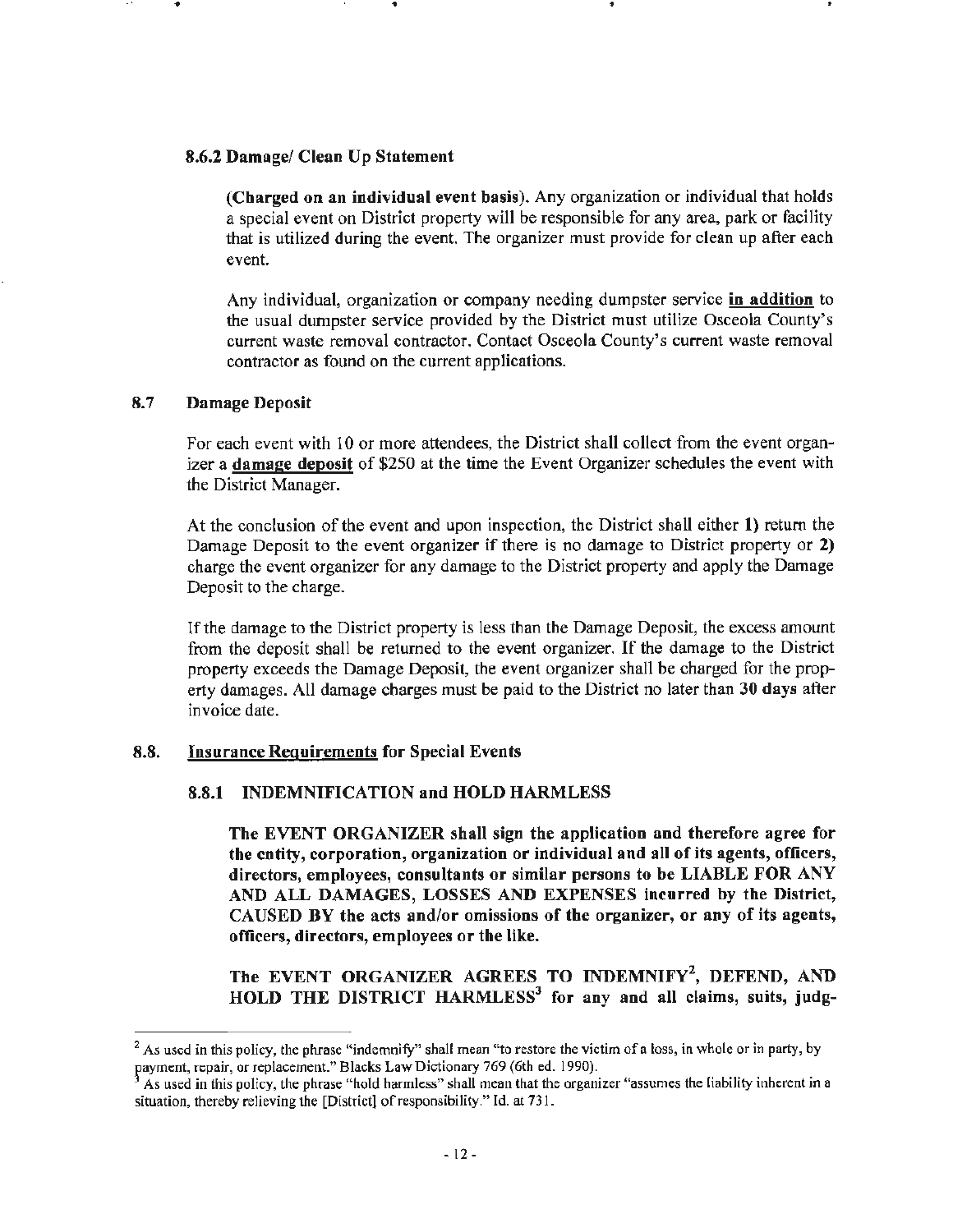**ments, damages, losses and expenses, including but not limited to, court costs, expert witnesses, consultation services and attorneys fees, arising from any and all acts and/or omissions of the organizer, or any of its agents, officers, directors, employees, consultants or similar persons.** 

**The state, agency or subdivision of the state shall not be subject to this indemnification clause in accordance with s. 768.28(19), Florida Statutes.** 

**None of the indemnification or insurance requirements referenced in this Policy or in the Applications constitute a waiver of sovereign immunity pursuant to s. 768.28, Florida Statutes.** 

- **8.9 Insurance Requirements** 
	- 8.9.1 In order to hold a special event the requesting organization or individual must, **upon request of the District,** furnish the District with liability insurance, identifying the District as **"Additionally Insured"** for the date of the event. **Additional insured** to **read:** Harmony Community Development District. This name and address must be on all Certificates of Insurance.
	- 8.9.2 Insurance shall be provided, at the discretion of the District or the District Manager, for the events scheduled to occur on District property. The District's decision will be reasonable, fair, non-arbitrary and informed. The District will review the quantity of participants and the nature of the activity and/ or product sales to make a final determination.
	- 8.9.3 The event organizer is responsible for obtaining and submitting all required insurance certificates to the District no later than **five (5) calendar days** prior to the event date. Failure to provide this inf01mation within **five (5) calendar days** prior to the event date will result in cancellation of the event.
	- 8.9.4 The District reserves the right to adjust insurance requirements on a per event basis.
	- 8.9.5 Any event requesting a waiver or reduction in the required insurance must submit written notification of the request with the application/permit to the District no later than **fifteen (15) calendar days** prior to the event date. If the organization or individual has any insurance-related questions, each is encouraged to contact the District Manager at the District Office.

#### **PLEASE NOTE:**

1. **Auto Liability Insurance** will be required in the amount of the general liability requirement if automobiles are used as part of the event.